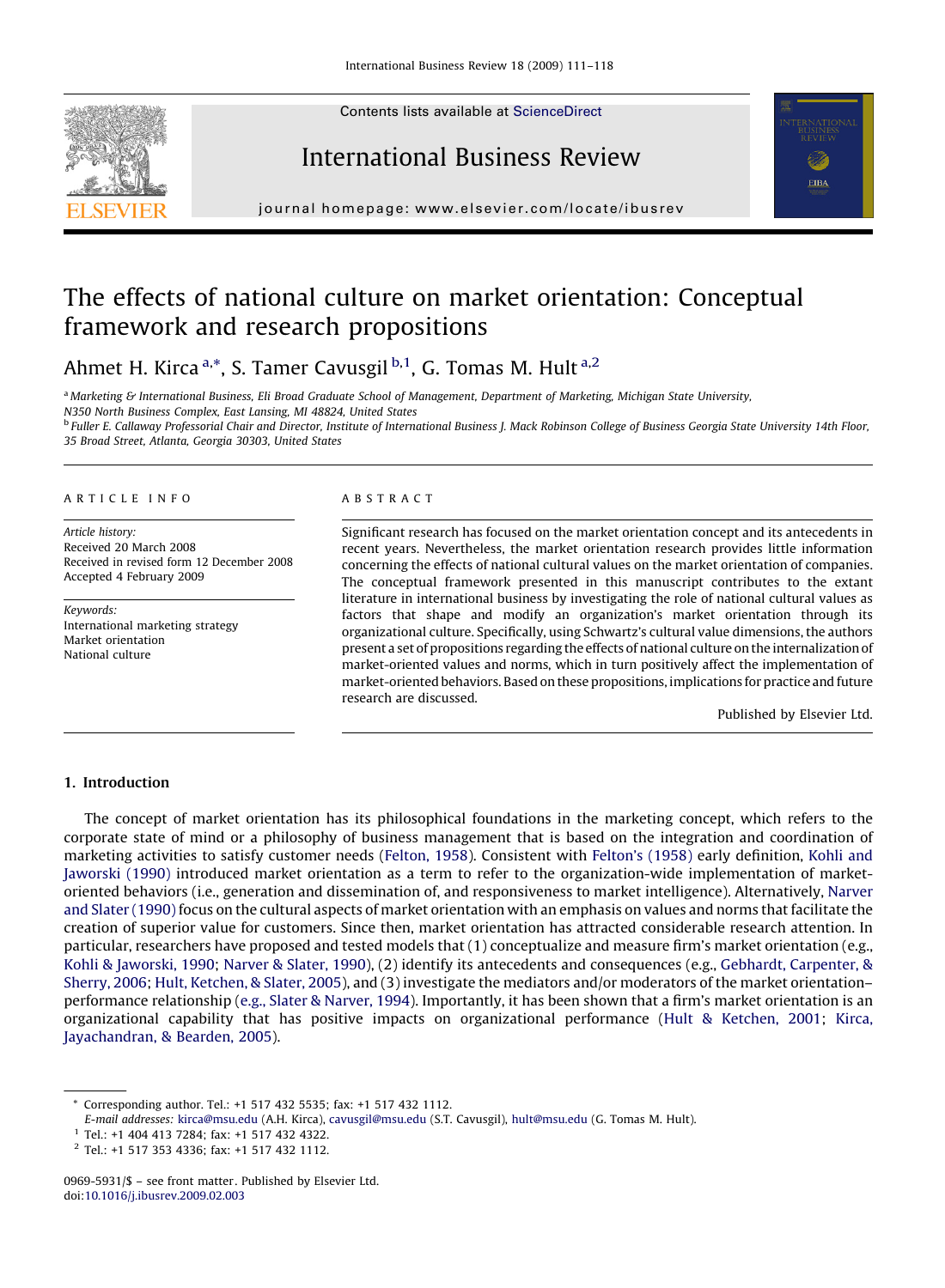Despite the progress, an important gap in knowledge exists, offering venues for future research. Specifically, despite the growing interest in the factors that affect a firm's market orientation in recent years (e.g., [Gebhardt et al., 2006;](#page--1-0) [Kennedy,](#page--1-0) [Goolsby, & Arnould, 2003](#page--1-0)), little research exists on how the external environment of firms, in particular national cultural values, affects the firms' market orientation (e.g., [Nakata & Sivakumar, 2001;](#page--1-0) [Selnes, Jaworski, & Kohli, 1996](#page--1-0)). Instead, the extant market orientation research focuses primarily on the effects of internal organizational factors, such as senior management actions (e.g., leadership), structural factors (e.g., centralization), and organizational systems (e.g., reward systems) [\(Kohli & Jaworski, 1990\)](#page--1-0) based on the assumption that ''the degree of market orientation is inextricably linked to organizational structures, systems and processes'' [\(Ruekert, 1992,](#page--1-0) p. 230). Notably, researchers have examined the extent to which the market orientation–performance relationship is moderated by market, environmental, and technological turbulence, as well as competitive intensity. Nevertheless, these findings have often been mixed ([Kirca et al., 2005\)](#page--1-0).

In this paper, we address an important gap in the extant market orientation literature concerning the widely recognized but rather neglected role of the external environment on the extent of firms' market orientation in a crosscultural context. Moreover, as further detailed later, we provide a novel conceptualization of the market orientation construct with two dimensions in the present paper; the behavioral component that involves the implementation of market-oriented behaviors (i.e., generation, dissemination, and utilization of market intelligence) and cultural component that represents the internalization of market-oriented values and norms in organizations (i.e., success, innovativeness, flexibility, openness of internal communication, speed, quality emphasis, competence emphasis, interfunctional cooperation, and responsibility) [\(Homburg & Pflesser, 2000](#page--1-0)). As such, we investigate the theoretical links involving national cultural values and the internalization of market-oriented values and norms, as well as the implementation of market-oriented behaviors. Since ''the success of international marketing strategy is largely dependent on its conformity with the values and beliefs of employees in various host countries'' [\(Deshpande & Webster,](#page--1-0) [1989, p. 9](#page--1-0)), our aim is to further explore the compatibility of national cultural factors with an important strategic marketing practice (i.e., market orientation) (cf. [Nakata & Sivakumar, 2001;](#page--1-0) [Selnes et al., 1996\)](#page--1-0). Moreover, we posit that the internalization of market-oriented values and norms meditates the relationship between national cultural values and the implementation of market-oriented behaviors. As such, our contribution to the extant international business literature rests on our explicit focus on the intersection of national culture and organizational cultures. In this ways, we also contribute to the growing body of the literature in marketing that examines how to enhance a firm's market orientation in a global context (cf. [Nakata & Sivakumar, 2001;](#page--1-0) [Gebhardt et al., 2006\)](#page--1-0).

The paper is organized as follows. In the next section, we provide a brief summary of the extant literature with emphasis on the concept of market orientation and its development in organizations. Then, the conceptual framework and a series of research propositions are offered. The paper concludes with a discussion of implications for practice and future research.

### 2. Theoretical framework

Conceptually, research on market orientation can be broadly categorized into two broad perspectives, a behavioral and a cultural perspective. Whereas the behavioral perspective describes market orientation in terms of specific behaviors related to generation and dissemination of and responsiveness to market intelligence, the cultural perspective is related to more fundamental cultural characteristics of the organization, such as market-oriented norms and values ([Day, 1994;](#page--1-0) [Homburg &](#page--1-0) [Pflesser, 2000\)](#page--1-0). Examining the nature, antecedents and consequences of information processes at the organizational level, the behavioral perspective emphasizes the market information-processing capabilities of the firm [\(Kohli & Jaworski, 1990](#page--1-0); [Sinkula, 1994\)](#page--1-0). Drawing upon the organizational learning literature [\(Huber, 1991; Senge, 1990\)](#page--1-0), this view suggests that market orientation is strongly related to a learning orientation, which enables the firm to make sense of its environment and to focus on its markets (i.e., all stakeholders and constituencies including customers and competitors) and provides it with a sustainable competitive advantage ([Baker & Sinkula, 1999;](#page--1-0) [Jaworski & Kohli, 1996](#page--1-0)).

Alternatively, the cultural perspective describes market orientation as a deeply rooted and pervasive organizational culture that creates or enhances the necessary values, norms and behaviors for the creation of superior value for customers [\(Narver & Slater, 1990](#page--1-0)). From this perspective, market orientation is a distinct organizational culture with a fundamental, shared set of beliefs, norms and values that put the customer at the center of the firm's strategies and operations [\(Deshpande,](#page--1-0) [Farley, & Webster, 1993\)](#page--1-0). According to [Homburg and Pflesser \(2000\),](#page--1-0) market-oriented organizational cultures share the following basic values that support a market orientation: success, innovativeness, flexibility, openness of internal communication, speed, quality emphasis, competence emphasis, inter-functional cooperation, and responsibility.

Consistent with the extant market orientation literature, we conceptualize the implementation of market-oriented behaviors as the enactment of tangible actions and behaviors that involve the generation and dissemination of, and responsiveness to market intelligence in an organization [\(Kohli & Jaworski, 1990\)](#page--1-0). As such, market orientation implementation primarily concerns organizational behaviors that enhance the market information-processing capabilities of a firm [\(Baker & Sinkula, 1999](#page--1-0); [Sinkula, 1994\)](#page--1-0). The internalization of market-oriented values and norms captures the cultural aspects of market orientation (e.g., [Narver & Slater, 1990\)](#page--1-0). Market orientation internalization ensures a common understanding of and adherence to market-oriented values and norms, which emphasize an organization-wide commitment to the creation of superior value for customers. As such, the internalization of market orientation involves a cultural indoctrination that leads to an organizational mindset in which employees view market orientation as part of their organizational identification ([Gebhardt et al., 2006\)](#page--1-0).